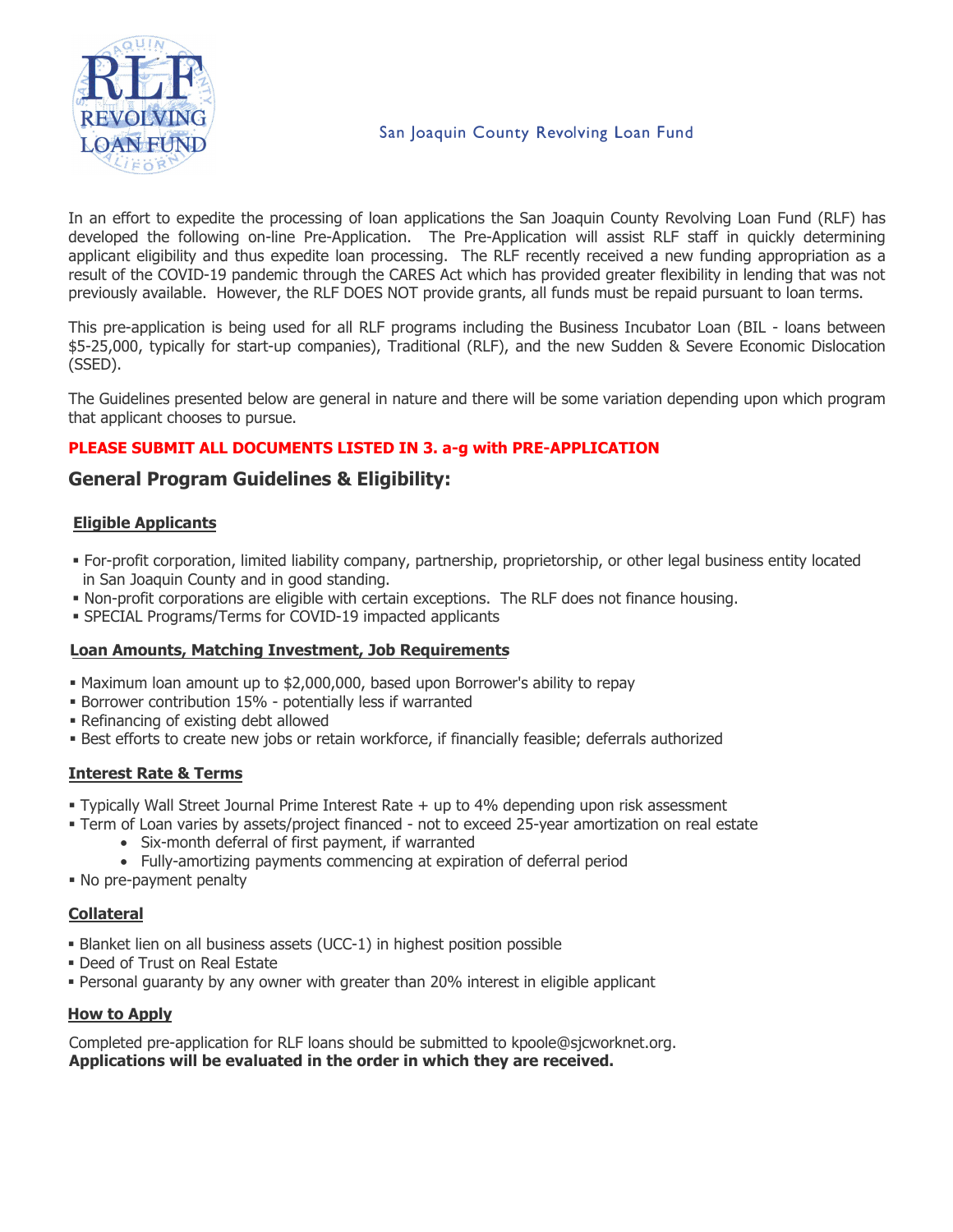## **San Joaquin County Revolving Loan Fund Loan Pre-Application**

All questions on this Pre-Application must be answered. Any missing information may result in a delay in processing.

#### **Applicant Information:**

| <b>Business Name</b>                                                     |                |                            |                           | DBA (if applicable)               |                                                                                                                                                   |                         |
|--------------------------------------------------------------------------|----------------|----------------------------|---------------------------|-----------------------------------|---------------------------------------------------------------------------------------------------------------------------------------------------|-------------------------|
| <b>Applicant Street Address</b>                                          |                |                            |                           |                                   |                                                                                                                                                   |                         |
| Applicant Billing Address (if different)                                 |                |                            |                           |                                   |                                                                                                                                                   |                         |
| Tax ID Number or Social Security Number                                  |                |                            |                           | <b>Business License Number</b>    |                                                                                                                                                   |                         |
| <b>Business Contact Name</b>                                             |                |                            |                           |                                   |                                                                                                                                                   |                         |
| <b>Contact Email</b>                                                     |                |                            |                           |                                   | <b>Contact Phone</b>                                                                                                                              |                         |
| <b>Business Details:</b><br>Sole Proprietorship<br>C-Corp                |                | General Partnership<br>LLC |                           | Limited Partnership<br>Non-profit | S-Corp<br>Other                                                                                                                                   |                         |
| Date Business Established                                                |                |                            | State of Incorporation CA |                                   | <b>NAICS Code</b>                                                                                                                                 |                         |
| 2019 Revenue<br>(format in \$)                                           |                |                            | Number of F/T Employees   |                                   | Number of P/T Employees                                                                                                                           |                         |
| <b>MWVBE:</b>                                                            | Minority-Owned |                            | Woman-Owned               |                                   | Veteran-Owned                                                                                                                                     | None                    |
| <b>Management/Ownership</b><br>Name and Title                            |                |                            | Social Security #         | % Ownership                       | Address                                                                                                                                           |                         |
| Have you received any RLF funding previously?<br>If yes, describe below: |                |                            |                           | Yes                               | No                                                                                                                                                |                         |
| Type<br>Date                                                             |                | Amount                     |                           |                                   | Purpose                                                                                                                                           |                         |
|                                                                          |                |                            |                           |                                   |                                                                                                                                                   |                         |
| Does the Applicant maintain more than one business location?             |                |                            |                           |                                   | Yes<br><b>No</b><br>If yes, please provide the address of any additional business locations, as well as the number of employees at each location. |                         |
| <b>Business Address</b>                                                  |                |                            | Number of F/T Employees   |                                   |                                                                                                                                                   | Number of P/T Employees |
|                                                                          |                |                            | Number of F/T Employees   |                                   |                                                                                                                                                   | Number of P/T Employees |
|                                                                          |                |                            | Number of F/T Employees   |                                   |                                                                                                                                                   | Number of P/T Employees |

\* Data is used for internal purposes only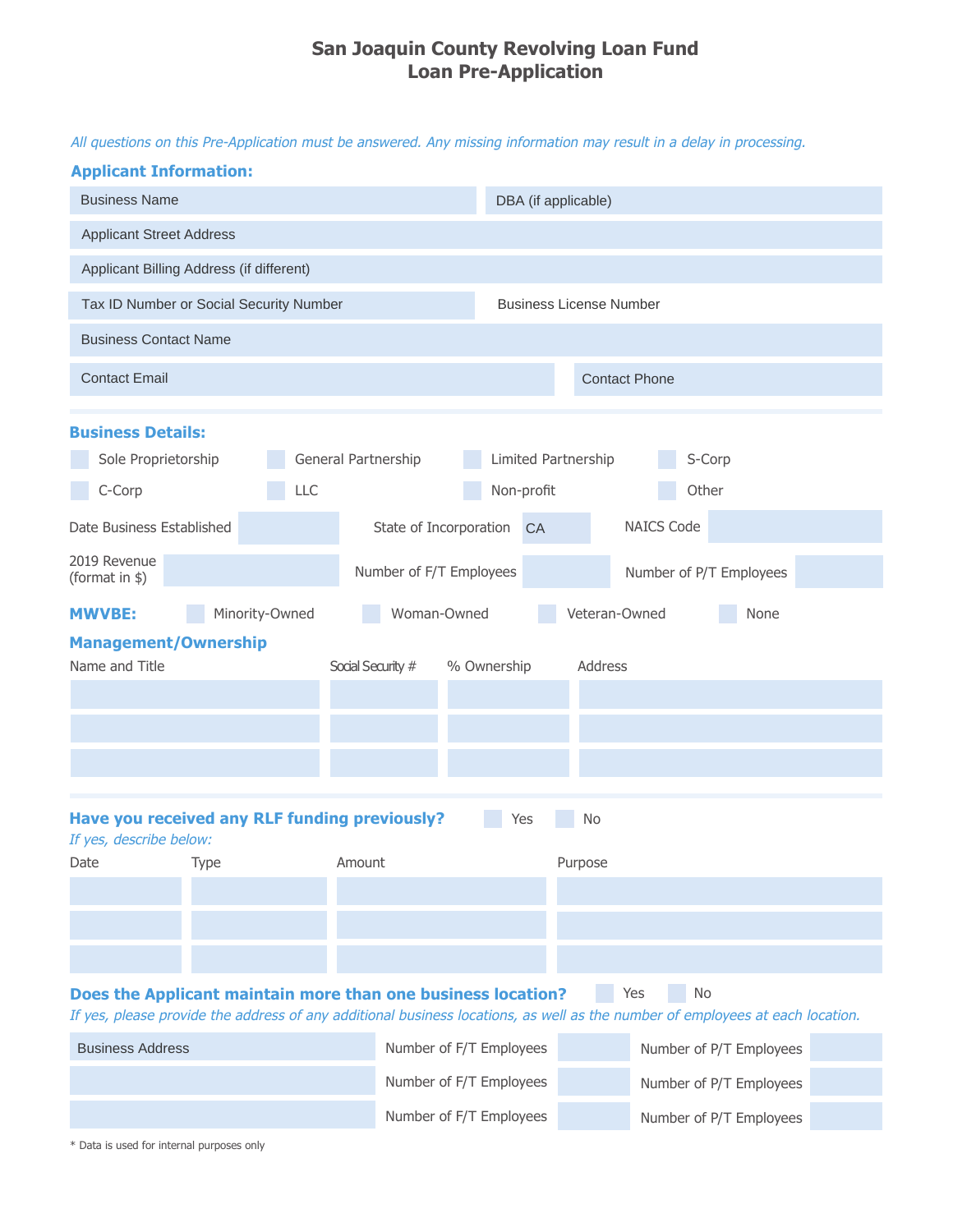## **Revolving Loan Fund Pre-Application**

## **Funding Request:**



## **3. Please attach the following documents to the Pre-Application**

Failure to submit documents will result in the Pre-Application not being processed

a. Copies of last three years tax returns plus personal tax returns of any owner with over 20% interest.

b. Business Plan if applicant a start-up, including projected financial statements (Profit & Loss, Balance Sheet). If existing company, brief statement of business history, ownership, competition, and two years of financial projections.

c. Financial statement for most recent year completed. Current Balance Sheet must be included.

d. Copy of business license, fictitious name statement, or other proof of authorized operations.

e. Detailed explanation of how funds will be used, collateral to be pledged, applicant's contribution to project, and repayment terms desired.

f. Authorizations & Certifications enabling RLF to obtain credit reports, etc.

g. Copy of lease agreement, if Applicant does not own real property occupying.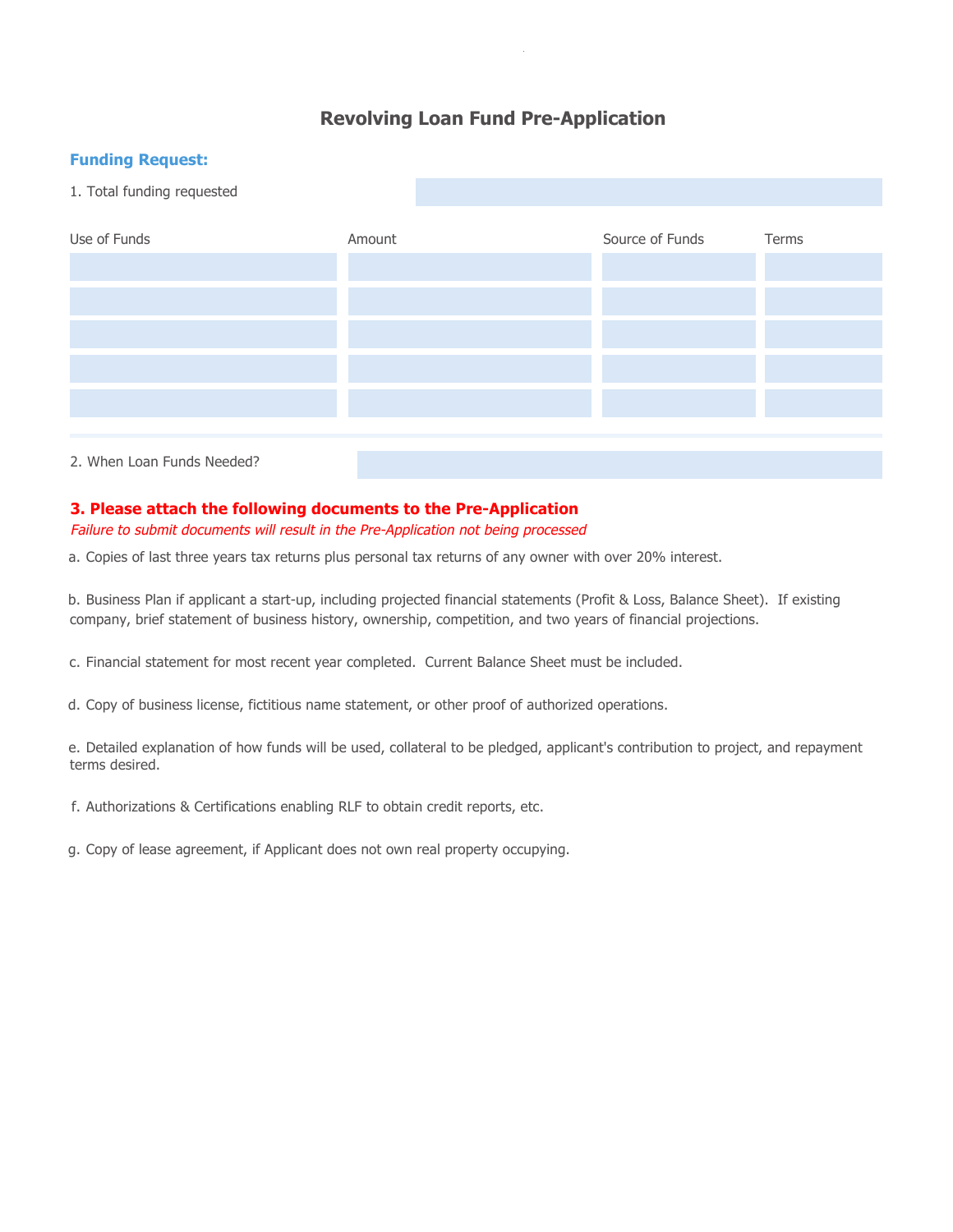# **Revolving Loan Fund Pre-Application**

| Has the Applicant or any person listed as an owner (over 20% ownership) on page 1 of this Pre-Application: |           |                                                                                                                                                                                                                                                                                                                                                                                                                                                                                                                                                                                                                                                 |  |  |  |  |
|------------------------------------------------------------------------------------------------------------|-----------|-------------------------------------------------------------------------------------------------------------------------------------------------------------------------------------------------------------------------------------------------------------------------------------------------------------------------------------------------------------------------------------------------------------------------------------------------------------------------------------------------------------------------------------------------------------------------------------------------------------------------------------------------|--|--|--|--|
| <b>Yes</b>                                                                                                 | <b>No</b> |                                                                                                                                                                                                                                                                                                                                                                                                                                                                                                                                                                                                                                                 |  |  |  |  |
|                                                                                                            |           | Been directly or indirectly affected by the COVID-19 pandemic including stay-at-home orders that has resulted in<br>(i) a complete or partial loss of income; (ii) the inability to obtain financing from traditional sources, and relief<br>programs including the Small Business Administration; (iii) a break in the Applicant's supply chain; (iv) cash<br>flow interruption or reduction resulting in temporary insolvency; (v) depletion of cash reserves; and/or (vi) the<br>inability to generate working capital; etc.?                                                                                                                |  |  |  |  |
|                                                                                                            |           | Within the last five (5) years, for any felony, has the Applicant (if an individual) or any owner of the Applicant<br>1) been convicted; 2) pleaded guilty; 3) pleaded nolo contendere; 4) placed on pretrial diversion; or 5) placed<br>on any form of parole or probation (including probation before judgment)?                                                                                                                                                                                                                                                                                                                              |  |  |  |  |
|                                                                                                            |           | Is or has been (a) the subject of, or a party to, any formal or informal inspection, inquiry, investigation,<br>administrative proceeding, criminal prosecution or civil litigation by any state or federal law enforcement,<br>regulatory or administrative agency for the criminal or civil violation of any federal or state statute, regulation,<br>rule or the terms of any license or permit issued by a federal or state agency, including the failure to hold such<br>a license or permit; and/or (b) denied any license or permit or had any license or permit revoked by any<br>federal, state, or local agency or governmental body? |  |  |  |  |
|                                                                                                            |           | In operation on February 15, 2020, had employees for whom it paid salaries or wages and payroll taxes or paid<br>independent contractors, as reported on Form(s) 1099-MISC?                                                                                                                                                                                                                                                                                                                                                                                                                                                                     |  |  |  |  |
|                                                                                                            |           | Has no outstanding federal, state, or local tax liens, judgments, code compliance citations, or other violations<br>of County ordinances, regulations, etc., and is paid current on property and other taxes, including payroll, as<br>applicable?                                                                                                                                                                                                                                                                                                                                                                                              |  |  |  |  |
|                                                                                                            |           | Is subject to an indictment, criminal information, arraignment, or other means by which formal criminal<br>charges are pending or have been brought in any jurisdiction, or presently incarcerated, or on probation or<br>parole?                                                                                                                                                                                                                                                                                                                                                                                                               |  |  |  |  |
|                                                                                                            |           | Filed a voluntary petition in bankruptcy or had an involuntary petition in bankruptcy filed against the Applicant,<br>in any bankruptcy court, or been subject to any other state or federal insolvency or receivership proceedings?                                                                                                                                                                                                                                                                                                                                                                                                            |  |  |  |  |
|                                                                                                            |           | Applied for, or received a Small Business Administration ("SBA") Economic Injury Disaster Loan ("EIDL") or<br>Paycheck Protection Program Loan ("PPP") prior to or simultaneous with this Application? If so, please provide<br>details on a separate sheet.                                                                                                                                                                                                                                                                                                                                                                                    |  |  |  |  |
|                                                                                                            |           | Has a family member who is currently employed by, or under contract with San Joaquin County? Family<br>member is defined as sibling, parent, aunt, uncle, cousin or second cousin. If so, identify below:                                                                                                                                                                                                                                                                                                                                                                                                                                       |  |  |  |  |